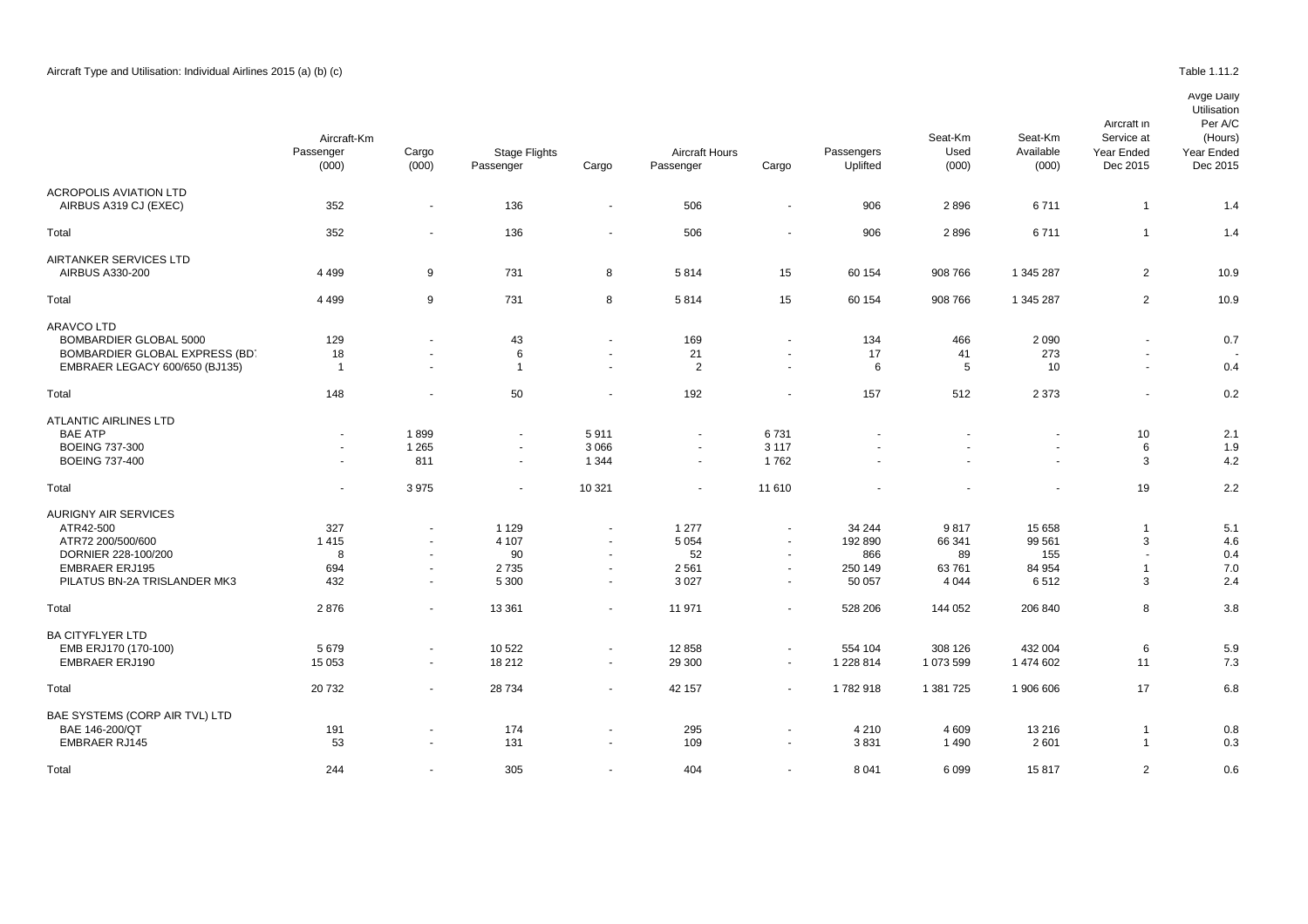BMI REGIONAL<br>EMBRAER RJ135

Avge Daily

# Passenger Cargo Passenger Cargo Dec 2015 Dec 2015 BLUE ISLANDS LIMITED<br>ATR42-300 ATR42-300 659 - 5 768 - 3 184 - 174 203 19 024 30 391 3 3.5 ATR42-500 490 - 1 566 - 1 742 - 44 834 14 087 23 547 1 4.8 4TR72 200/500/600 392 - 2 082 - 1 526 80 431 15 199 25 879 1 4.2 BAE JETSTREAM 31/32 - - - - - - - - - - - Total 1 541 - 9 416 - 6 453 - 299 468 48 310 79 817 5 3.9 embra 1935 - 111 836 - 5 183 - 5 183 - 5 183 - 5 183 - 5 183 - 5 183 - 5 183 - 5 184 5 184 5 185 186 187 1886 1 EMBRAER RJ145 12 512 - 18 112 - 25 631 - 323 173 340 497 612 004 14 5.0 Utilisation Per A/C (Hours) Year Ended<br>Dec 2015 Aircraft in Service at Year Ended<br>Dec 2015 Aircraft-Km Seat-Km Used (000) Seat-Km Available (000) Passenger (000) Cargo (000) Stage Flights **Aircraft Hours** Passengers<br>
Passenger Cargo Passenger Cargo Uplifted Uplifted

| EMBRAER RJ145              | 12512   | $\overline{\phantom{a}}$ | 18112                    | $\sim$         | <b>25 631</b> | $\overline{\phantom{a}}$ | 323 173       | 340 497     | <b>b</b> 12 004 | 14  | 5.U            |
|----------------------------|---------|--------------------------|--------------------------|----------------|---------------|--------------------------|---------------|-------------|-----------------|-----|----------------|
| Total                      | 15 5 36 | $\overline{\phantom{a}}$ | 23 29 5                  | $\sim$         | 32 192        | $\overline{\phantom{a}}$ | 412 388       | 395 560     | 723 840         | 18  | 4.9            |
| <b>BRITISH AIRWAYS PLC</b> |         |                          |                          |                |               |                          |               |             |                 |     |                |
| AIRBUS A318                | 5 2 5 3 | $\sim$                   | 1414                     | $\blacksquare$ | 7 3 9 9       | $\sim$                   | 20 144        | 112 415     | 168 302         | 2   | 10.1           |
| AIRBUS A319                | 63 535  | $\blacksquare$           | 80778                    | $\sim$         | 137 434       | $\sim$                   | 8 256 254     | 6579829     | 8 455 847       | 44  | 8.6            |
| AIRBUS A320-100/200        | 107 376 | $\sim$                   | 100 002                  | $\sim$         | 205 726       | $\sim$                   | 12 246 976    | 13 303 622  | 16 982 918      | 65  | 9 <sub>0</sub> |
| AIRBUS A321                | 32 244  | $\blacksquare$           | 22 916                   | $\sim$         | 57 154        | $\blacksquare$           | 3 196 188     | 4 201 509   | 5 575 435       | 18  | 8.7            |
| AIRBUS A380-800            | 35 860  | $\sim$                   | 4 1 7 9                  | $\sim$         | 44 591        | $\sim$                   | 1 653 167     | 14 257 472  | 16 817 617      | 9   | 13.6           |
| <b>BOEING 737-400</b>      | 4 5 6 4 | $\blacksquare$           | 3794                     | $\sim$         | 8 2 7 7       | $\blacksquare$           | 440 250       | 539 640     | 649 579         |     | 7.4            |
| <b>BOEING 747-400</b>      | 146 658 | $\sim$                   | 21 3 22                  | $\sim$         | 184 502       | $\sim$                   | 5 5 1 2 1 2 2 | 38 569 765  | 46 380 631      | 42  | 12.0           |
| <b>BOEING 767-300ER/F</b>  | 30 800  | $\sim$                   | 11 804                   | $\sim$         | 46 410        | $\sim$                   | 1960619       | 5 041 455   | 6 488 925       | 13  | 9.4            |
| <b>BOEING 777-200</b>      | 10 567  | $\sim$                   | 2963                     | $\sim$         | 14786         | $\overline{\phantom{a}}$ | 372 482       | 1785088     | 2 2 8 3 0 1 1   | 3   | 13.5           |
| <b>BOEING 777-200ER</b>    | 174 849 | $\sim$                   | 27 063                   | $\sim$         | 223 721       | $\sim$                   | 5 013 529     | 34 850 062  | 42 501 667      | 43  | 14.3           |
| <b>BOEING 777-300ER</b>    | 56 680  | $\sim$                   | 6944                     | $\sim$         | 71 003        | $\sim$                   | 1 594 110     | 13 990 608  | 16 834 351      | 12  | 16.2           |
| BOEING 787-800 DREAMLINER  | 35 338  | $\sim$                   | 4 9 5 1                  | $\blacksquare$ | 44 882        | $\sim$                   | 855 011       | 6 071 204   | 7 5 63 4 45     | 8   | 15.4           |
| BOEING 787-900 DREAMLINER  | 2 3 6 5 | $\overline{\phantom{a}}$ | 454                      | $\sim$         | 3 1 6 6       | $\overline{\phantom{a}}$ | 63836         | 417 569     | 510767          |     | 11.2           |
| Total                      | 706 089 | $\sim$                   | 288 584                  | $\sim$         | 1 049 051     | $\overline{\phantom{a}}$ | 41 184 688    | 139 720 238 | 171 212 495     | 260 | 11.0           |
| CELLO AVIATION LTD         |         |                          |                          |                |               |                          |               |             |                 |     |                |
| <b>AVROLINER RJ85/QT</b>   | 211     | $\sim$                   | 284                      | $\sim$         | 501           | $\overline{\phantom{a}}$ | 1531          | 12 183      | 19 593          |     | 1.4            |
| BAE 146-200/QT             | 152     | $\sim$                   | 218                      | $\sim$         | 351           | $\overline{\phantom{a}}$ | 5414          | 4 5 0 4     | 7 0 34          |     | 1.0            |
| <b>BOEING 737-400</b>      | 470     | $\sim$                   | 253                      | $\sim$         | 757           | $\sim$                   | 2 4 0 9       | 69 196      | 77 357          |     | 3.5            |
| Total                      | 833     |                          | 755                      | $\blacksquare$ | 1 609         |                          | 9 3 5 4       | 85 883      | 103 984         | 3   | 1.8            |
| DHL AIR LTD                |         |                          |                          |                |               |                          |               |             |                 |     |                |
| <b>BOEING 757-200</b>      | $\sim$  | 13551                    | $\sim$                   | 15 4 7 5       |               | 25 608                   |               |             |                 | 22  | 3.2            |
| <b>BOEING 767-300ER/F</b>  | $\sim$  | 12 4 04                  | $\overline{\phantom{a}}$ | 3 1 8 0        | $\sim$        | 16779                    |               |             |                 | 4   | 11.5           |
| Total                      |         | 25 955                   |                          | 18 655         |               | 42 386                   |               |             |                 | 26  | 4.5            |
|                            |         |                          |                          |                |               |                          |               |             |                 |     |                |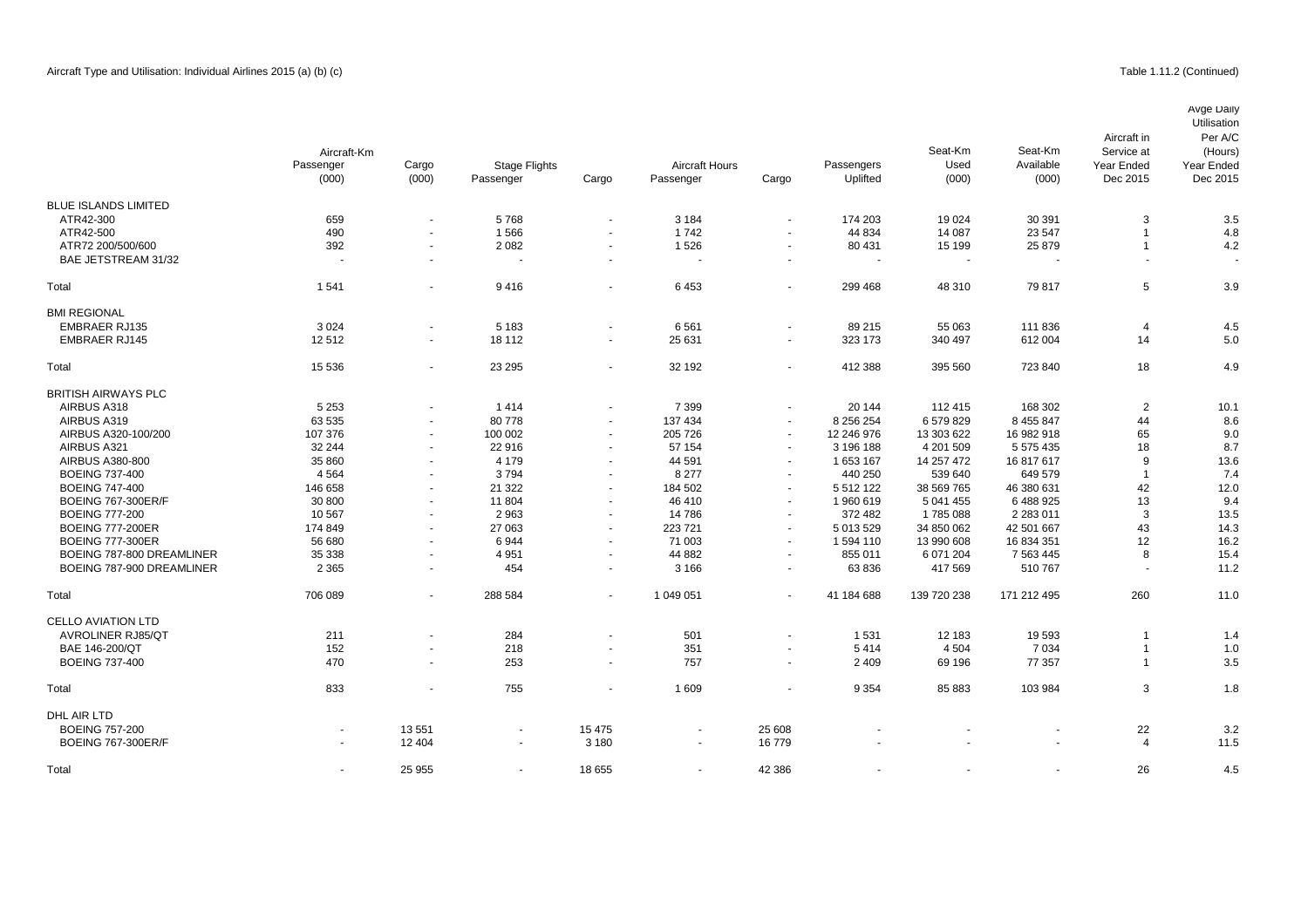Avge Daily

|                                    | Aircraft-Km<br>Passenger<br>(000) | Cargo<br>(000)           | <b>Stage Flights</b><br>Passenger | Cargo            | <b>Aircraft Hours</b><br>Passenger | Cargo                    | Passengers<br>Uplifted | Seat-Km<br>Used<br>(000) | Seat-Km<br>Available<br>(000) | Aircraft in<br>Service at<br>Year Ended<br>Dec 2015 | Utilisation<br>Per A/C<br>(Hours)<br>Year Ended<br>Dec 2015 |
|------------------------------------|-----------------------------------|--------------------------|-----------------------------------|------------------|------------------------------------|--------------------------|------------------------|--------------------------|-------------------------------|-----------------------------------------------------|-------------------------------------------------------------|
| <b>EASTERN AIRWAYS</b>             |                                   |                          |                                   |                  |                                    |                          |                        |                          |                               |                                                     |                                                             |
| <b>BAE JETSTREAM 41</b>            | 4811                              | $\blacksquare$           | 13 091                            | $\sim$           | 14 287                             | $\overline{\phantom{a}}$ | 182 302                | 68 298                   | 139 460                       | 17                                                  | 3.1                                                         |
| <b>EMBRAER RJ135</b>               | 334                               | $\overline{\phantom{a}}$ | 845                               | $\sim$           | 521                                | $\sim$                   | 11 206                 | 4 3 3 3                  | 12 3 12                       | $\overline{2}$                                      | 0.8                                                         |
| <b>EMBRAER RJ145</b>               | 431                               |                          | 907                               |                  | 896                                |                          | 23 5 25                | 11 971                   | 21 602                        | $\overline{2}$                                      | 1.5                                                         |
| <b>SAAB 2000</b>                   | 4817                              | $\blacksquare$<br>$\sim$ | 12 2 9 2                          | $\sim$<br>$\sim$ | 10 687                             | $\sim$                   | 350 052                | 136 581                  | 240 839                       | 9                                                   | 3.8                                                         |
|                                    |                                   |                          |                                   |                  |                                    |                          |                        |                          |                               |                                                     |                                                             |
| Total                              | 10 393                            | $\blacksquare$           | 27 135                            | $\sim$           | 26 391                             | $\overline{\phantom{a}}$ | 567 085                | 221 183                  | 414 213                       | 30                                                  | 3.0                                                         |
| EASYJET AIRLINE COMPANY LTD        |                                   |                          |                                   |                  |                                    |                          |                        |                          |                               |                                                     |                                                             |
| AIRBUS A319                        | 266 387                           | $\blacksquare$           | 270 621                           | $\sim$           | 489 821                            | $\overline{\phantom{a}}$ | 37 001 041             | 37 016 381               | 41 555 944                    | 146                                                 | 9.3                                                         |
| AIRBUS A320-100/200                | 185 177                           | $\blacksquare$           | 134 458                           | $\sim$           | 308 742                            | $\overline{\phantom{a}}$ | 21 436 541             | 29 921 781               | 33 331 481                    | 81                                                  | 11.2                                                        |
| Total                              | 451 564                           | $\blacksquare$           | 405 079                           | $\sim$           | 798 562                            | $\overline{\phantom{a}}$ | 58 437 582             | 66 938 162               | 74 887 425                    | 227                                                 | 9.9                                                         |
| EXECUTIVE JET CHARTER LTD          |                                   |                          |                                   |                  |                                    |                          |                        |                          |                               |                                                     |                                                             |
| CESSNA 525 / 525 A CITATIONJET CJ4 |                                   |                          | $\overline{\phantom{a}}$          |                  |                                    |                          |                        |                          |                               | 1                                                   |                                                             |
| DASSAULT FALCON 7X                 | 81                                | $\blacksquare$           | 43                                | $\sim$           | 111                                |                          | 167                    | 348                      | 1 1 7 4                       | $\overline{1}$                                      | 0.3                                                         |
| DASSAULT MYSTERE-FALCON 2000       | 39                                | $\blacksquare$           | 27                                | $\blacksquare$   | 54                                 |                          | 63                     | 70                       | 302                           | $\overline{2}$                                      | 0.1                                                         |
| GULFSTREAM G650                    | 3                                 | $\sim$                   | $\overline{2}$                    | $\sim$           | $\overline{4}$                     | $\sim$                   | 6                      | 8                        | 34                            | $\sim$                                              | 0.2                                                         |
| Total                              | 123                               | $\overline{a}$           | 72                                | $\sim$           | 169                                |                          | 236                    | 426                      | 1510                          | 4                                                   | 0.1                                                         |
| <b>FLYBE LTD</b>                   |                                   |                          |                                   |                  |                                    |                          |                        |                          |                               |                                                     |                                                             |
| ATR72 200/500/600                  | 228                               | $\blacksquare$           | 822                               | $\sim$           | 790                                | $\overline{\phantom{a}}$ | ÷,                     | 11 0 14                  | 15 9 28                       | $\sim$                                              | 5.8                                                         |
| DE HAVILLAND DASH 8 Q400           | 42733                             | $\blacksquare$           | 108 148                           | $\sim$           | 123 859                            | $\overline{\phantom{a}}$ | 5 571 151              | 2 3 2 3 3 4 4            | 3 413 133                     | 47                                                  | 7.6                                                         |
| EMB ERJ175 (170-200)               | 13 4 91                           | $\blacksquare$           | 22 139                            | $\sim$           | 30 439                             | $\sim$                   | 1 361 117              | 849 458                  | 1 187 008                     | 11                                                  | 7.6                                                         |
| <b>EMBRAER ERJ195</b>              | 7 0 3 3                           | $\sim$                   | 8628                              | $\sim$           | 14 196                             | $\overline{\phantom{a}}$ | 707 860                | 608 316                  | 829 765                       | 9                                                   | 4.3                                                         |
| Total                              | 63 485                            | $\sim$                   | 139 737                           | $\sim$           | 169 284                            | $\sim$                   | 7 640 128              | 3798132                  | 5 445 834                     | 67                                                  | 7.1                                                         |
| <b>GAMA AVIATION (UK) LTD</b>      |                                   |                          |                                   |                  |                                    |                          |                        |                          |                               |                                                     |                                                             |
| <b>BAE(HS)125</b>                  |                                   |                          |                                   |                  |                                    |                          |                        |                          |                               |                                                     |                                                             |
| BAE125-1000                        |                                   |                          |                                   |                  |                                    |                          |                        |                          |                               | -1                                                  |                                                             |
| BEECHCRAFT 300 / 350 SUPER KING    |                                   |                          |                                   |                  |                                    |                          |                        |                          |                               | -1                                                  |                                                             |
| BEECHCRAFT B200 SUPERKING AIR      | $\sim$                            |                          |                                   |                  |                                    |                          |                        |                          | $\blacksquare$                | 4                                                   |                                                             |
| BOMBARDIER GLOBAL EXPRESS (BD)     |                                   |                          | $\sim$                            |                  | $\ddot{\phantom{1}}$               |                          |                        |                          | $\ddot{\phantom{1}}$          | 5                                                   |                                                             |
| CANADAIR CL-600-604 CHALLENGER     | 56                                | $\blacksquare$           | 58                                | $\sim$           | 85                                 |                          | 213                    | 240                      | 611                           |                                                     | 0.2                                                         |
| GULF AMERICAN GULFSTREAM 500-5     | 206                               |                          | 71                                | $\sim$           | 258                                |                          | 330                    | 1 0 7 5                  | 3 1 2 0                       | -1                                                  | 0.7                                                         |
| LEARJET 40/45                      |                                   | $\blacksquare$           | $\overline{\phantom{a}}$          | $\sim$           |                                    |                          | $\sim$                 |                          |                               | 3                                                   |                                                             |
| Total                              | 262                               | $\blacksquare$           | 129                               | $\sim$           | 344                                |                          | 543                    | 1 3 1 5                  | 3731                          | 16                                                  | 0.1                                                         |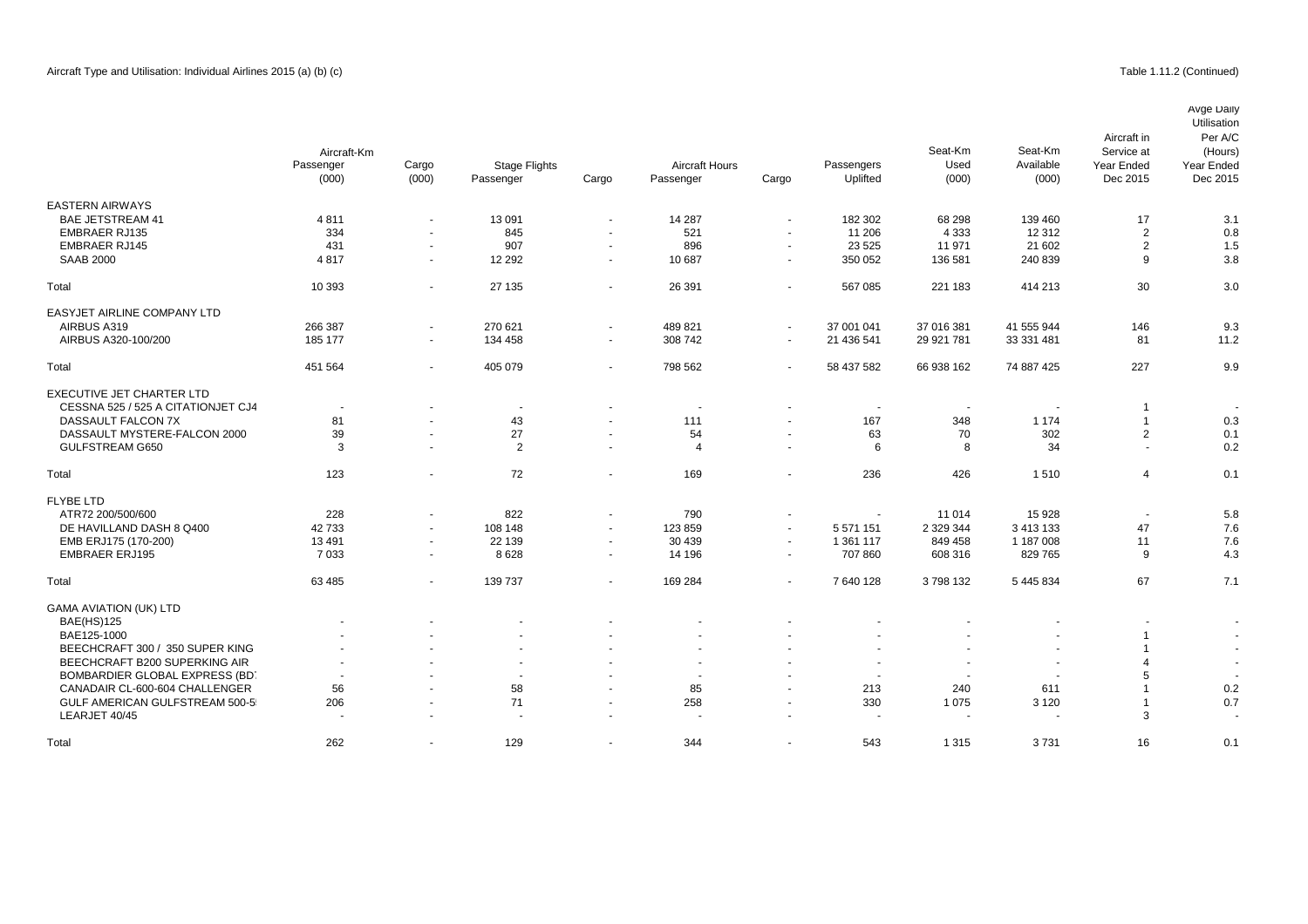|                                    | Aircraft-Km<br>Passenger<br>(000) | Cargo<br>(000)           | <b>Stage Flights</b><br>Passenger | Cargo  | <b>Aircraft Hours</b><br>Passenger | Cargo                    | Passengers<br>Uplifted   | Seat-Km<br>Used<br>(000) | Seat-Km<br>Available<br>(000) | Aircraft in<br>Service at<br>Year Ended<br>Dec 2015 | Avge Daily<br>Utilisation<br>Per A/C<br>(Hours)<br>Year Ended<br>Dec 2015 |
|------------------------------------|-----------------------------------|--------------------------|-----------------------------------|--------|------------------------------------|--------------------------|--------------------------|--------------------------|-------------------------------|-----------------------------------------------------|---------------------------------------------------------------------------|
| HANGAR 8 AOC LTD                   |                                   |                          |                                   |        |                                    |                          |                          |                          |                               |                                                     |                                                                           |
| BOMBARDIER GLOBAL EXPRESS (BD)     | 45                                |                          | 12                                |        | 57                                 |                          | 61                       | 201                      | 732                           | $\overline{2}$                                      | 0.1                                                                       |
| CANADAIR CL-600-604 CHALLENGER     | 108                               |                          | 82                                |        | 170                                | $\ddot{\phantom{1}}$     | 398                      | 535                      | 1076                          | 6                                                   | 0.1                                                                       |
| <b>CESSNA CITATION 560 XL</b>      |                                   | $\blacksquare$           | ÷.                                |        |                                    | $\ddot{\phantom{1}}$     | $\overline{\phantom{a}}$ | $\overline{\phantom{a}}$ | $\blacksquare$                | $\overline{1}$                                      |                                                                           |
| DASSAULT MYSTERE-FALCON 2000       | $\sim$                            |                          |                                   |        |                                    |                          | ÷.                       | $\sim$                   |                               |                                                     |                                                                           |
| EMBRAER LEGACY 600/650 (BJ135)     | 145                               |                          | 117                               |        | 231                                |                          | 865                      | 801                      | 1913                          | $\overline{2}$                                      | 0.5                                                                       |
| HAWKER 750 /800 XP/850 XP/900 XP/H |                                   | $\ddot{\phantom{1}}$     |                                   |        |                                    | $\ddot{\phantom{1}}$     |                          |                          |                               | $\overline{2}$                                      |                                                                           |
| LEARJET 40/45                      | $\sim$                            | ä,                       | ÷.                                | $\sim$ | $\sim$                             | ä,                       | $\tilde{\phantom{a}}$    | $\sim$                   | $\overline{\phantom{a}}$      | $\overline{\phantom{a}}$                            | $\sim$                                                                    |
| Total                              | 298                               | $\overline{\phantom{a}}$ | 211                               | $\sim$ | 458                                | $\blacksquare$           | 1 3 2 4                  | 1537                     | 3721                          | 13                                                  | 0.1                                                                       |
| <b>ISLES OF SCILLY SKYBUS</b>      |                                   |                          |                                   |        |                                    |                          |                          |                          |                               |                                                     |                                                                           |
| DE HAVILLAND DH6 TWIN OTTER        | 581                               | $\overline{\phantom{a}}$ | 5739                              | $\sim$ | 2 4 6 6                            | $\blacksquare$           | 72 440                   | 7 2 6 2                  | 11 033                        | $\overline{4}$                                      | 1.7                                                                       |
| PILATUS BN-2A ISLANDER             | 215                               | 43                       | 4 2 4 2                           | 850    | 1 1 0 8                            | 213                      | 23 25 3                  | 1 1 7 3                  | 1719                          | $\overline{4}$                                      | 1.1                                                                       |
| Total                              | 796                               | 43                       | 9981                              | 850    | 3574                               | 213                      | 95 693                   | 8 4 3 5                  | 12752                         | 8                                                   | 1.4                                                                       |
| JET2.COM LTD                       |                                   |                          |                                   |        |                                    |                          |                          |                          |                               |                                                     |                                                                           |
| <b>BOEING 737-300</b>              | 28 5 58                           | 1 4 7 4                  | 17659                             | 3691   | 47 655                             | 3795                     | 2 325 565                | 3843133                  | 4 227 298                     | 29                                                  | 5.4                                                                       |
| <b>BOEING 737-800</b>              | 29 470                            | $\overline{\phantom{a}}$ | 12 3 44                           | $\sim$ | 44 292                             | $\blacksquare$           | 2 129 336                | 5 089 318                | 5 569 339                     | 17                                                  | 7.8                                                                       |
| <b>BOEING 757-200</b>              | 13 156                            | $\overline{\phantom{a}}$ | 5 5 9 6                           | $\sim$ | 19910                              | $\sim$                   | 1 250 734                | 2 837 569                | 3 091 010                     | 11                                                  | 5.4                                                                       |
| Total                              | 71 184                            | 1 4 7 4                  | 35 599                            | 3691   | 111 857                            | 3795                     | 5705635                  | 11 770 020               | 12 887 647                    | 57                                                  | 6.1                                                                       |
| <b>JOTA AVIATION LTD</b>           |                                   |                          |                                   |        |                                    |                          |                          |                          |                               |                                                     |                                                                           |
| BAE 146-200/QT                     | 258                               |                          | 443                               |        | 648                                | ä,                       | 3 2 1 1                  | 15 803                   | 24 645                        | $\overline{1}$                                      | 1.9                                                                       |
| BEECHCRAFT B200 SUPERKING AIR      |                                   |                          | $\overline{a}$                    |        |                                    |                          |                          |                          |                               | $\overline{1}$                                      |                                                                           |
| BEECHCRAFT B90 (CARGO) KING AIR    | $\sim$                            | $\blacksquare$           | $\overline{\phantom{a}}$          |        | $\blacksquare$                     | $\blacksquare$           | $\overline{\phantom{a}}$ |                          | $\blacksquare$                | $\overline{1}$                                      |                                                                           |
| BEECHCRAFT E90/C90/C90GTX KING     | $\sim$                            | ÷,                       |                                   | $\sim$ | $\sim$                             | ä,                       | ÷                        |                          | ÷,                            | 3                                                   | $\sim$                                                                    |
| Total                              | 258                               | ÷,                       | 443                               | $\sim$ | 648                                | ÷,                       | 3 2 1 1                  | 15 803                   | 24 645                        | 6                                                   | 0.4                                                                       |
| <b>LOGANAIR LTD</b>                |                                   |                          |                                   |        |                                    |                          |                          |                          |                               |                                                     |                                                                           |
| DE HAVILLAND DH6 TWIN OTTER        | 416                               | $\overline{a}$           | 2 5 5 4                           |        | 2 2 7 1                            | ÷,                       | 24 148                   | 4 0 8 7                  | 6 2 4 8                       | 3                                                   | 3.1                                                                       |
| DORNIER 328                        | 2 1 4 5                           | $\blacksquare$           | 5776                              |        | 6641                               | $\overline{\phantom{a}}$ | 105 434                  | 39 637                   | 66 589                        | $\sqrt{5}$                                          | 3.7                                                                       |
| <b>EMBRAER RJ145</b>               |                                   | $\blacksquare$           | $\overline{1}$                    |        | $\overline{1}$                     | $\ddot{\phantom{1}}$     |                          | 9                        | 14                            | $\sim$                                              |                                                                           |
| PILATUS BN-2A ISLANDER             | 197                               | $\blacksquare$           | 5685                              | $\sim$ | 1415                               | $\blacksquare$           | 21 203                   | 965                      | 1573                          | $\overline{2}$                                      | 1.9                                                                       |
| <b>SAAB 2000</b>                   | 2 2 3 7                           | $\sim$                   | 5 2 6 2                           |        | 6 3 0 7                            | ä,                       | 106 709                  | 76 102                   | 111 971                       | $\overline{4}$                                      | 4.9                                                                       |
| SAAB FAIRCHILD 340                 | 5 3 2 7                           | $\blacksquare$           | 19841                             | $\sim$ | 18 608                             | ä,                       | 419 548                  | 119 934                  | 177 973                       | 15                                                  | 3.4                                                                       |
| Total                              | 10 322                            | $\overline{a}$           | 39 119                            | $\sim$ | 35 24 2                            | $\blacksquare$           | 677 042                  | 240 734                  | 364 368                       | 29                                                  | 3.5                                                                       |
| <b>MONARCH AIRLINES</b>            |                                   |                          |                                   |        |                                    |                          |                          |                          |                               |                                                     |                                                                           |
| AIRBUS A320-100/200                | 18 263                            |                          | 9 1 5 9                           |        | 27 736                             | $\sim$                   | 1 276 609                | 2 557 974                | 3 160 973                     | 8                                                   | 9.4                                                                       |
| AIRBUS A321                        | 51 527                            | $\blacksquare$           | 24 375                            |        | 77 389                             | $\blacksquare$           | 4 231 296                | 9 0 28 3 9 7             | 10 872 313                    | 25                                                  | 8.3                                                                       |
| <b>AIRBUS A330-200</b>             | 1 1 0 4                           | ÷,                       | 294                               |        | 1527                               | ÷,                       | 80 879                   | 277 282                  | 394 678                       | $\overline{2}$                                      | 2.2                                                                       |
| <b>BOEING 757-200</b>              |                                   |                          |                                   |        |                                    |                          |                          |                          |                               |                                                     |                                                                           |
| Total                              | 70 894                            |                          | 33 828                            |        | 106 653                            | ÷.                       | 5 588 784                | 11 863 653               | 14 427 964                    | 35                                                  | 8.1                                                                       |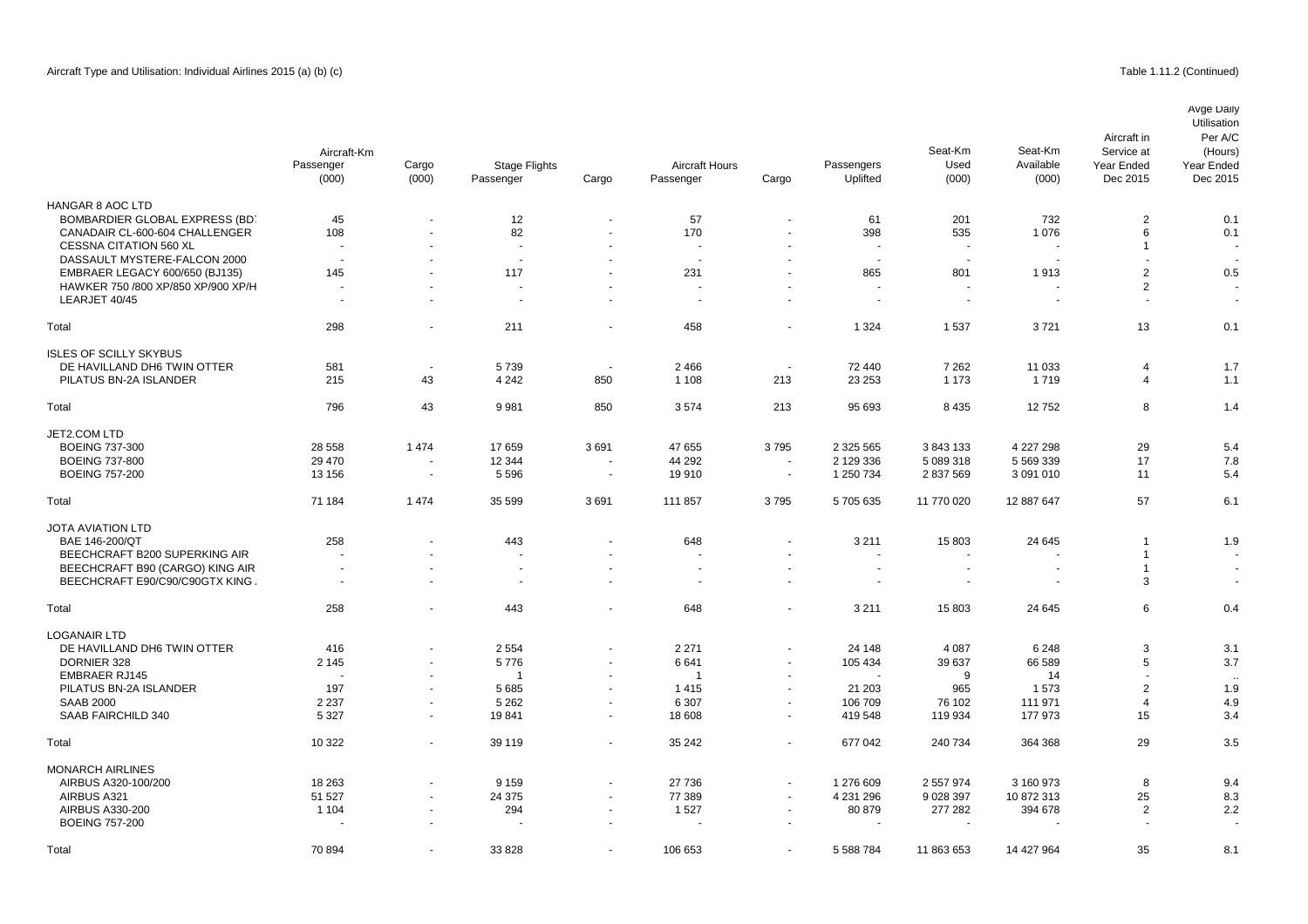|                                    | Aircraft-Km<br>Passenger<br>(000) | Cargo<br>(000)           | <b>Stage Flights</b><br>Passenger | Cargo                    | <b>Aircraft Hours</b><br>Passenger | Cargo                    | Passengers<br>Uplifted | Seat-Km<br>Used<br>(000) | Seat-Km<br>Available<br>(000) | Aircraft in<br>Service at<br>Year Ended<br>Dec 2015 | Avge Daily<br>Utilisation<br>Per A/C<br>(Hours)<br>Year Ended<br>Dec 2015 |
|------------------------------------|-----------------------------------|--------------------------|-----------------------------------|--------------------------|------------------------------------|--------------------------|------------------------|--------------------------|-------------------------------|-----------------------------------------------------|---------------------------------------------------------------------------|
| ORYX JET LTD                       |                                   |                          |                                   |                          |                                    |                          |                        |                          |                               |                                                     |                                                                           |
| CANADAIR CL-600-604 CHALLENGER     | 122                               | $\blacksquare$           | 45                                | $\blacksquare$           | 176                                | $\overline{\phantom{a}}$ | 116                    | 280                      | 1 2 1 2                       | $\overline{1}$                                      | 0.8                                                                       |
| Total                              | 122                               | $\overline{\phantom{a}}$ | 45                                | $\sim$                   | 176                                | $\overline{\phantom{a}}$ | 116                    | 280                      | 1 2 1 2                       | $\overline{1}$                                      | 0.8                                                                       |
| TAG AVIATION (UK) LTD              |                                   |                          |                                   |                          |                                    |                          |                        |                          |                               |                                                     |                                                                           |
| <b>BOEING 757-200</b>              | 221                               |                          | 94                                | $\overline{\phantom{a}}$ | 295                                |                          | 4545                   | 11884                    | 27 740                        |                                                     | 1.0                                                                       |
| BOMBARDIER CHALLENGER 300/350      | 21                                | $\blacksquare$           | 19                                | $\blacksquare$           | 26                                 |                          | 39                     | 36                       | 183                           | $\overline{1}$                                      | 0.1                                                                       |
| <b>BOMBARDIER CHALLENGER 850</b>   | 137                               | $\ddot{\phantom{1}}$     | 103                               | $\blacksquare$           | 186                                |                          | 780                    | 851                      | 1913                          | $\overline{2}$                                      | 0.3                                                                       |
| BOMBARDIER GLOBAL EXPRESS (BD)     | 131                               | $\blacksquare$           | 85                                | $\blacksquare$           | 169                                |                          | 378                    | 602                      | 1994                          | $\overline{\mathbf{4}}$                             | 0.1                                                                       |
| CANADAIR CL-600-604 CHALLENGER     | 298                               | $\blacksquare$           | 203                               | $\blacksquare$           | 411                                | $\sim$                   | 609                    | 906                      | 3 2 1 2                       | 5                                                   | 0.2                                                                       |
| DASSAULT FALCON 7X                 |                                   |                          |                                   | ä,                       | $\overline{a}$                     |                          | ä,                     |                          |                               | $\overline{2}$                                      |                                                                           |
| DASSAULT MYSTERE-FALCON 2000       | 52                                | $\overline{a}$           | 62                                | $\blacksquare$           | 70                                 |                          | 222                    | 189                      | 531                           | $\overline{2}$                                      | 0.1                                                                       |
| DASSAULT MYSTERE-FALCON 900EX      | 222                               |                          | 163                               | ä,                       | 260                                |                          | 585                    | 898                      | 2977                          | $\overline{4}$                                      | 0.2                                                                       |
| EMBRAER LEGACY 600/650 (BJ135)     | 252                               | $\blacksquare$           | 278                               | $\blacksquare$           | 338                                |                          | 949                    | 935                      | 3 1 8 8                       |                                                     | 0.9                                                                       |
| GATES LEARJET 60                   |                                   |                          |                                   |                          |                                    |                          |                        |                          |                               | $\overline{2}$                                      |                                                                           |
| GULF AMERICAN GULFSTREAM 500-5     | 272                               | $\blacksquare$           | 179                               | $\sim$                   | 349                                |                          | 596                    | 1 0 5 2                  | 3865                          |                                                     | 0.2                                                                       |
|                                    |                                   |                          |                                   | ä,                       |                                    |                          |                        |                          |                               |                                                     |                                                                           |
| HAWKER 4000                        | 9                                 |                          | 14                                |                          | 15                                 |                          | 56                     | 25                       | 75                            |                                                     |                                                                           |
| HAWKER 750 /800 XP/850 XP/900 XP/H | $\sim$                            | $\blacksquare$           | $\sim$                            | $\blacksquare$           | ÷                                  |                          | $\sim$                 | $\overline{\phantom{a}}$ |                               |                                                     |                                                                           |
| LEARJET 40/45                      |                                   | $\blacksquare$           | $\overline{\phantom{a}}$          | $\sim$                   | $\overline{\phantom{a}}$           |                          | ä,                     |                          | $\blacksquare$                | $\overline{1}$                                      |                                                                           |
| Total                              | 1615                              | $\blacksquare$           | 1 200                             | $\sim$                   | 2 1 1 9                            |                          | 8759                   | 17 378                   | 45 678                        | 30                                                  | 0.2                                                                       |
| THOMAS COOK AIRLINES LTD           |                                   |                          |                                   |                          |                                    |                          |                        |                          |                               |                                                     |                                                                           |
| AIRBUS A321                        | 43 130                            | $\overline{a}$           | 16 146                            | $\blacksquare$           | 61 276                             | $\overline{\phantom{a}}$ | 3 183 142              | 8717032                  | 9 485 724                     | 17                                                  | 10.6                                                                      |
| AIRBUS A330-200                    | 18 40 6                           | $\blacksquare$           | 2897                              | $\blacksquare$           | 23 658                             |                          | 837 185                | 5 425 628                | 5911540                       | 5                                                   | 14.9                                                                      |
| <b>BOEING 757-200</b>              | 11 251                            | $\overline{\phantom{a}}$ | 3761                              | $\sim$                   | 16 061                             | $\sim$                   | 746 588                | 2 378 790                | 2 605 298                     | $\overline{4}$                                      | 9.7                                                                       |
| <b>BOEING 757-300</b>              | 4 8 3 2                           | $\blacksquare$           | 1802                              | $\overline{\phantom{a}}$ | 7 100                              |                          | 457 545                | 1 231 139                | 1 350 366                     | $\overline{2}$                                      | 9.7                                                                       |
| <b>BOEING 767-300ER/F</b>          | 9 1 4 9                           | $\blacksquare$           | 2 1 2 8                           | $\blacksquare$           | 11 916                             | $\sim$                   | 471 124                | 2 507 995                | 2704788                       | 3                                                   | 10.9                                                                      |
| Total                              | 86768                             | ÷,                       | 26 734                            | $\blacksquare$           | 120 012                            |                          | 5 695 584              | 20 260 584               | 22 057 716                    | 31                                                  | 11.1                                                                      |
| <b>THOMSON AIRWAYS LTD</b>         |                                   |                          |                                   |                          |                                    |                          |                        |                          |                               |                                                     |                                                                           |
| <b>BOEING 737-800</b>              | 77 707                            |                          | 32 311                            | $\sim$                   | 114 605                            |                          | 5720725                | 13 732 981               | 14 686 582                    | 33                                                  | 10.6                                                                      |
| <b>BOEING 757-200</b>              | 33 051                            | $\sim$                   | 12 638                            | $\sim$                   | 48 0 24                            | $\sim$                   | 2 599 218              | 6772109                  | 7 255 232                     | 14                                                  | 9.4                                                                       |
| <b>BOEING 767-300ER/F</b>          | 8 4 0 7                           | ä,                       | 2 2 5 5                           | $\blacksquare$           | 11 286                             | $\sim$                   | 673 291                | 2 445 417                | 2 592 368                     | $\overline{4}$                                      | 9.0                                                                       |
| BOEING 787-800 DREAMLINER          | 35 546                            | $\overline{\phantom{a}}$ | 5406                              | $\overline{\phantom{a}}$ | 44 234                             | $\sim$                   | 1 510 404              | 9878783                  | 10 475 173                    | 9                                                   | 14.8                                                                      |
| Total                              | 154 711                           | $\sim$                   | 52 610                            | $\sim$                   | 218 150                            |                          | 10 503 638             | 32 829 290               | 35 009 355                    | 60                                                  | 10.8                                                                      |
| <b>TITAN AIRWAYS LTD</b>           |                                   |                          |                                   |                          |                                    |                          |                        |                          |                               |                                                     |                                                                           |
| AIRBUS A320-100/200                | 3657                              | $\blacksquare$           | 2079                              | $\sim$                   | 5770                               |                          | 31 796                 | 506 750                  | 658 297                       | 3                                                   | 6.5                                                                       |

BOEING 737-300 1 012 829 690 1 630 1 713 1 845 37 591 75 445 128 233 3 3.4 BOEING 757-200 1 994 - 1 091 - 3 150 42 726 292 185 402 427 2 4.9 BOEING 767-300ER/F 862 - 325 - 1 273 22 746 156 048 228 566 1 3.8 CESSNA 525 / 525 A CITATIONJET CJ4 and the state of the state of the state of the state of the state of the state of the state of the state of the state of the state of the state of the state of the state of the state of t Total 7 525 829 4 185 1 630 11 906 1 845 134 859 1 030 428 1 417 523 10 4.3